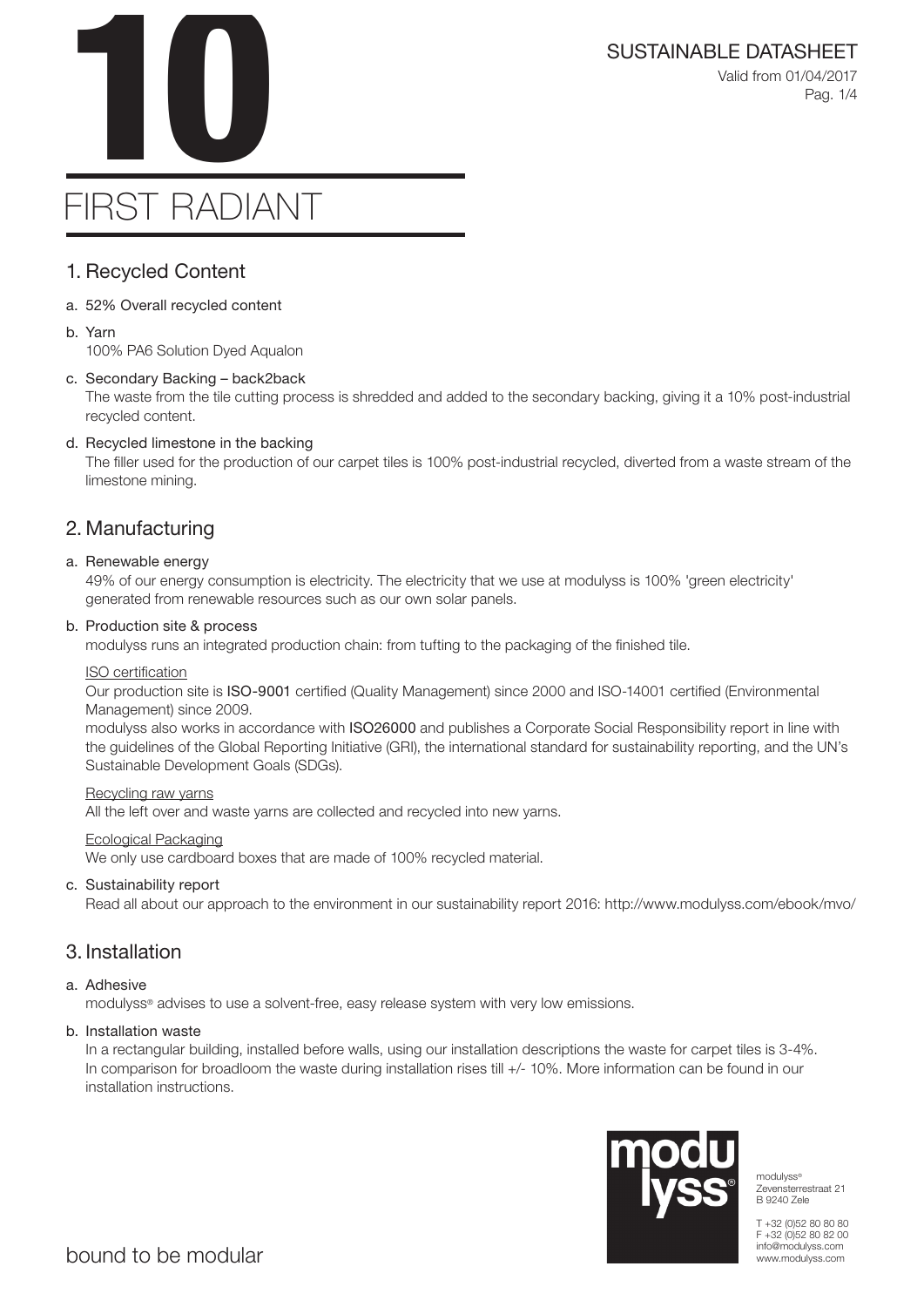### SUSTAINABLE DATASHEET

product: First Radiant Pag. 2/4

### 4. End of Life

### a. Re-use

At the end of life, after cleaning, carpet tiles can be re-used in non-critical areas, to extend the product life.

b. Recycling

Carpet tiles can be used as raw material for the backing of new carpet tiles in our back2back program.

c. CARE

Partnership modulyss®/Vanheede Environment Group in which carpet tiles are converted into secondary fuel to reduce  $\mathrm{CO}_2$  emissions significantly. The minerals are extracted from the carpet tiles and recycled into raw material for the cement production industry, which results in  $\pm$  50% recycling of our carpet tiles.

### 5. Voc's & Chemical Substances

This product fulfills the testing criteria for emissions of:

- a. DIBT (DE) Deutsche Institute für BauTechnik TVOC28<1,0 mg/m³ This product is DIBT-certified, Abz-nummer Z-156.601-604.
- b. CRI (US and international) Carpet & Rug Institute

Compliant to the requirements of Green Label Plus, GLP 1100 (see LEED®, point 6.b)

c. GUT (DE)

Gemeinschaft Umwelfreundlicher Teppichboden

TVOC28<100 μg/m³

This product meets the GUT-criteria, GUT-license number 1DBBF654. These criteria include VOC tresholds, odour and chemical substances.

d. REACH (EU)

modulyss® complies with the strict European REACH standards.

e. Sundahus (SE)

SundaHus Miljödata is a system of health and environmental assessment of products in the construction and real estatebusinesses. The core of the system is a database of substances, materials and products. B-rating.

f. M1 (FI)

This certificate is granted by the Building Information Foundation RTS sr. The aim of the classification is to enhance the development and the use of low-emitting building materials to create a healthy indoor environment.

## 6. Environmental Product Declaration (EPD)

An EPD is a standardized way to provide information on the environmental impact of a product during the entire life. They include information on the environmental impact of raw material extraction and production, energy use and efficiency, content of materials and chemical substances, emissions to air, soil and water and waste generation. A product-specific EPD in accordance with the ISO14025 and EN15804, is available for this product. The EPD-declaration-number is EPD-MOD-20150181-CBC2-EN.



modulyss® Zevensterrestraat 21 B 9240 Zele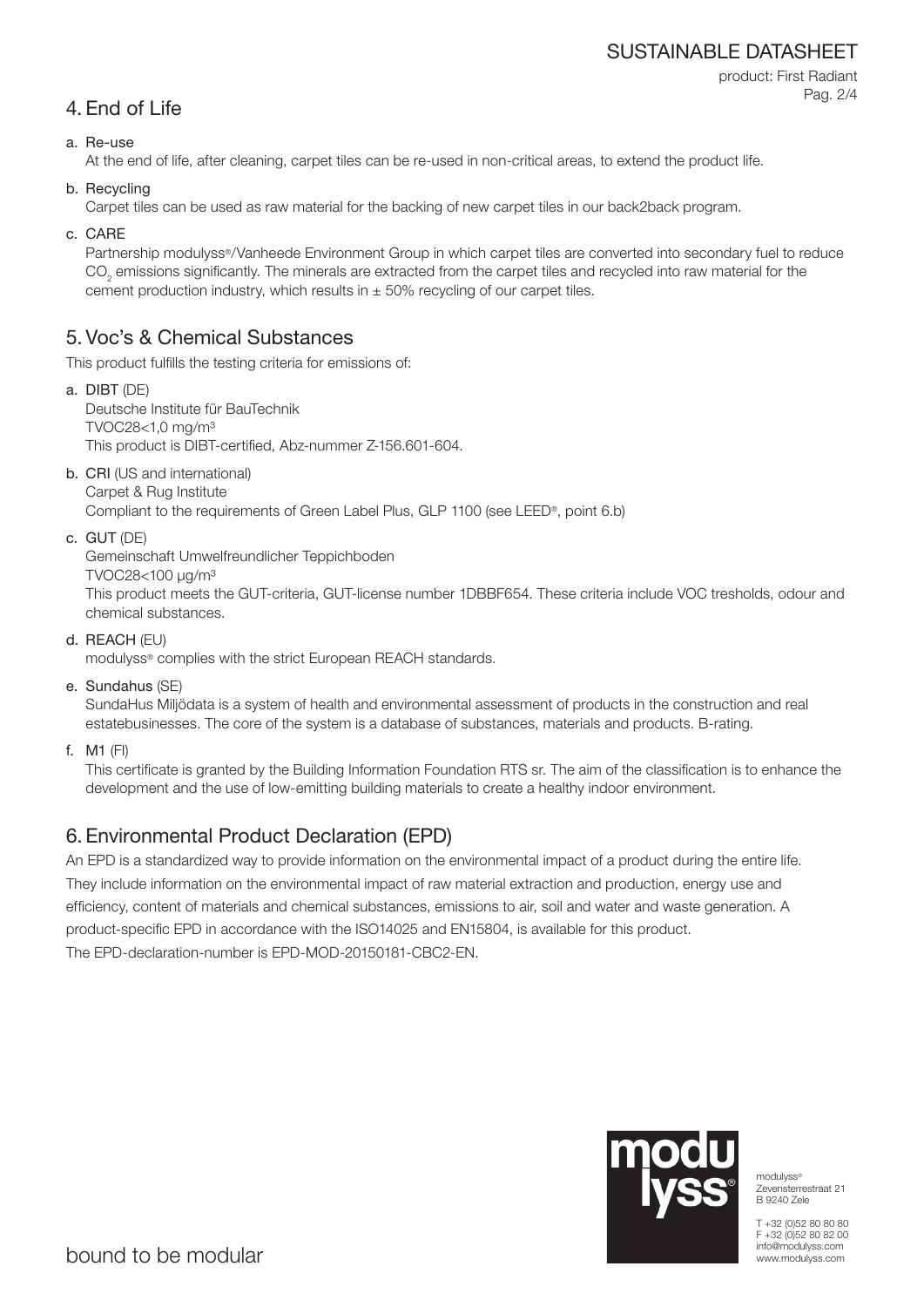SUSTAINABLE DATASHEET

### 7. Compliance to Green Building Certifications

product: First Radiant Pag. 3/4

### a. BRE Global (UK)

Building Research Establishment This product can contribute towards credits in:

### Hea 02 – Indoor Air Quality

To recognise and encourage a healthy internal environment through the specification and installation of appropriate ventilation, equipment and finishes.

- Use of a low-emission adhesive on installation (BN EN 13999-1:2007) can contribute to this credit.
- modulyss® carpet tiles meet the requirements of EN14041, including E1 classification for formaldehyde emissions, and can contribute to the credit for a healthy indoor air quality.

### Hea 05 – Acoustic performance

To ensure the buildings' acoustic performance including sound insulation meet the appropriate standards for its purpose. This product is highly sound-absorbent. It reduces contact noise by 25 decibels (ΔL<sub>w</sub> - ISO 10140) and has an absorption coefficient of 0.20 (ISO 354).

### MAT 1 – Life Cycle Impact

### BREEAM Rating Offices

### Certificate ENP 428 ai, A rating – Eco point score 0.295

To recognise and encourage the use of construction materials with a low environmental impact (including embodied carbon) over the full life cycle of the building. For more information on the Green Guide to Specification visit www.bre. co.uk/greenguide or www.greenbooklive.com

### MAT 5 – Designing for Robustness

To recognise and encourage adequate protection of exposed elements of the building and landscape, therefore minimising the frequency of replacement and maximising materials optimisation. This product satisfies the requirements of EN1307 classification, class 33 - LC1 for intensive use in a contract environment.

### WST 01 – Construction Waste Management

To promote resource efficiency via the effective management and reduction of construction waste. This product can contribute to waste reduction on site. See item 3, installation, for more details. Concerns cutting waste on installation of carpet tiles.

### b. LEED (US and international)

Leadership in Energy and Environmental Design modulyss products can contribute to the following LEED v4 credits:

- MR credit: Interiors Life-Cycle Impact Reduction
- MR credit: Building product disclosure and optimization Environmental Product Declarations

MR credit: Building product disclosure and optimization - Sourcing of raw materials MR4 Post-Industrial recycled content: 52% MR4 Post-Consumer recycled content: 0%

- MR credit: Building product disclosure and optimisation Material ingredients
- MR credit: Construction and demolition waste management
- EQ credit: Low emitting materials
- EQ credit: Indoor air quality assesment
- EQ credit: Acoustic performance.

Products are not reviewed under LEED, LEED credit requirements cover the performance of materials in aggregate, not the performance of individual products of brands. For more information on LEED, visit www.usgbc.org/contact

c. HQE (FR)

### Haute Qualité Environnementale

In 2005 modulyss® was awarded the HQE certificate by FDES in accordance with NF P01 010. This product can contribute to seven of the 13 HQE targets as follows:



modulyss® Zevensterrestraat 21 B 9240 Zele